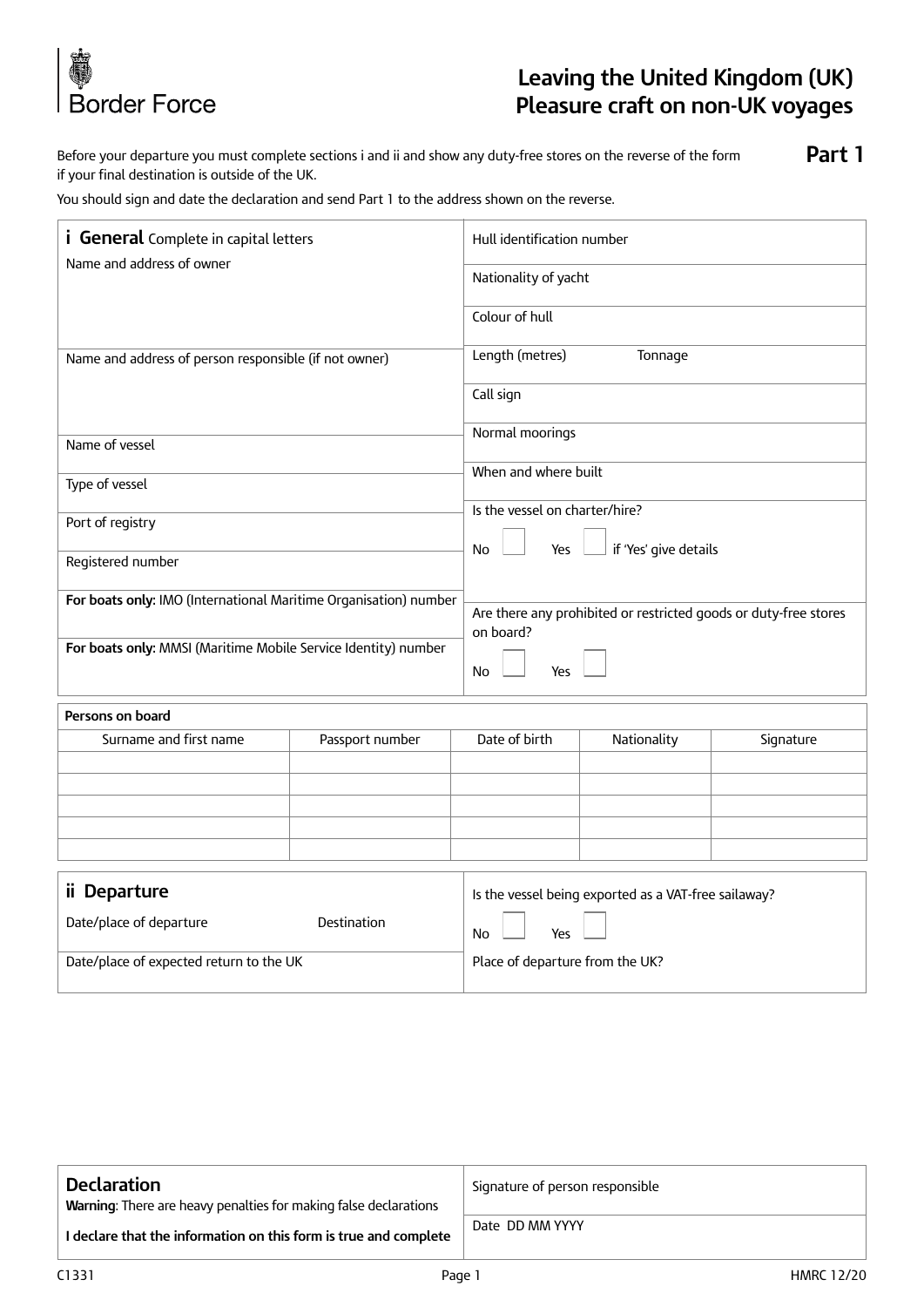Send Part 1 to the following address: **United Kingdom Border Force**

Yacht Reports Freight Clearance Centre Lord Warden Square Western Docks DOVER Kent CT17 9DN

For more information on what is allowed to be imported regarding Products of Animal Origin (POAO) go to www.gov.uk/defra

#### **Declaring cash**

If you are carrying cash of £10,000 or more, you must make a cash declaration.

More information can be found at www.gov.uk/bringing-cash-into-uk

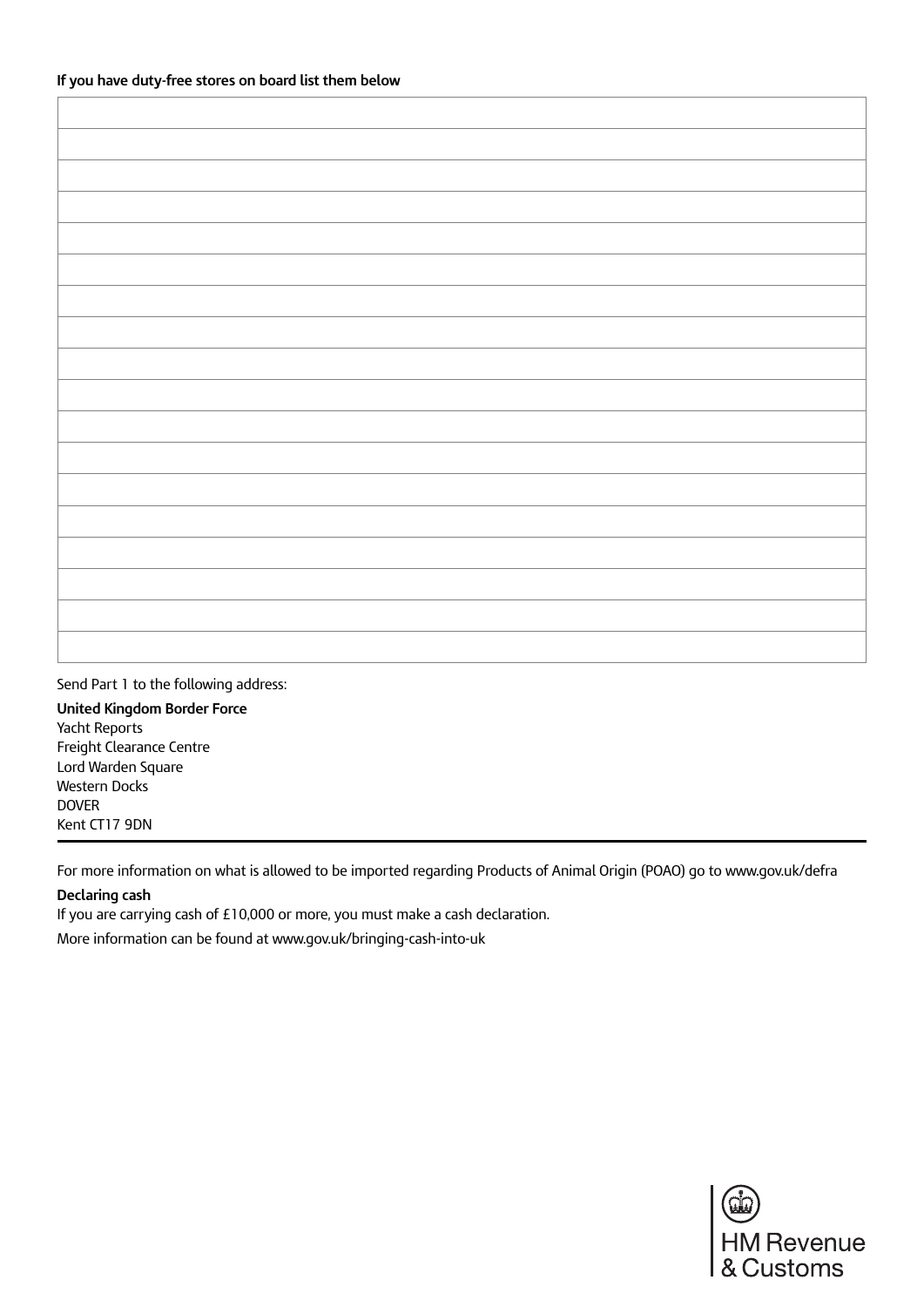

# **Arriving in the United Kingdom (UK) Pleasure craft on non-UK voyages**

On arrival, ensure that sections i and iii have been completed. Follow the reporting procedure on the back of this form. **Part 2** If you're visiting the UK, keep Part 1 on board until you leave. If you're returning to the UK without having reached a non-UK port, write 'Voyage Abandoned' across this page and send it to where you sent Part 1.

| <i>i</i> General Complete in capital letters                                           |                 | Hull identification number                                               |             |           |  |
|----------------------------------------------------------------------------------------|-----------------|--------------------------------------------------------------------------|-------------|-----------|--|
| Name and address of owner                                                              |                 | Nationality of yacht                                                     |             |           |  |
|                                                                                        |                 | Colour of hull                                                           |             |           |  |
| Name and address of person responsible (if not owner)                                  |                 | Length (metres)<br>Tonnage                                               |             |           |  |
|                                                                                        |                 | Call sign                                                                |             |           |  |
| Name of vessel                                                                         |                 | Normal moorings                                                          |             |           |  |
| Type of vessel                                                                         |                 | When and where built                                                     |             |           |  |
| Port of registry                                                                       |                 | Is the vessel on charter/hire?<br>if 'Yes' give details<br>No<br>Yes     |             |           |  |
| Registered number                                                                      |                 |                                                                          |             |           |  |
| For boats only: IMO (International Maritime Organisation) number                       |                 | Are there any prohibited or restricted goods or duty-free stores         |             |           |  |
| For boats only: MMSI (Maritime Mobile Service Identity) number                         |                 | on board?<br><b>No</b><br>Yes                                            |             |           |  |
| Persons on board                                                                       |                 |                                                                          |             |           |  |
| Surname and first name                                                                 | Passport number | Date of birth                                                            | Nationality | Signature |  |
|                                                                                        |                 |                                                                          |             |           |  |
|                                                                                        |                 |                                                                          |             |           |  |
|                                                                                        |                 |                                                                          |             |           |  |
|                                                                                        |                 |                                                                          |             |           |  |
| ii Departure                                                                           |                 | Is the vessel being exported as a VAT-free sailaway?                     |             |           |  |
| Date/place of departure<br>Destination                                                 |                 | No<br>Yes                                                                |             |           |  |
| Date/place of expected return to the UK                                                |                 | Place of departure from the UK?                                          |             |           |  |
| iii Arrival                                                                            |                 | Is this the first time you have<br>Has VAT been paid?                    |             |           |  |
| Arrival date and place                                                                 |                 | brought the boat to the UK?                                              |             |           |  |
| What ports have you visited?                                                           |                 | Yes<br>Yes<br>No<br>No                                                   |             |           |  |
|                                                                                        |                 | Has the vessel been repaired or modified during the voyage?<br>No<br>Yes |             |           |  |
|                                                                                        |                 |                                                                          |             |           |  |
| <b>Declaration</b><br>Warning: There are heavy penalties for making false declarations |                 | Signature of person responsible                                          |             |           |  |
|                                                                                        |                 | Date DD MM YYYY                                                          |             |           |  |

**I declare that the information on this form is true and complete**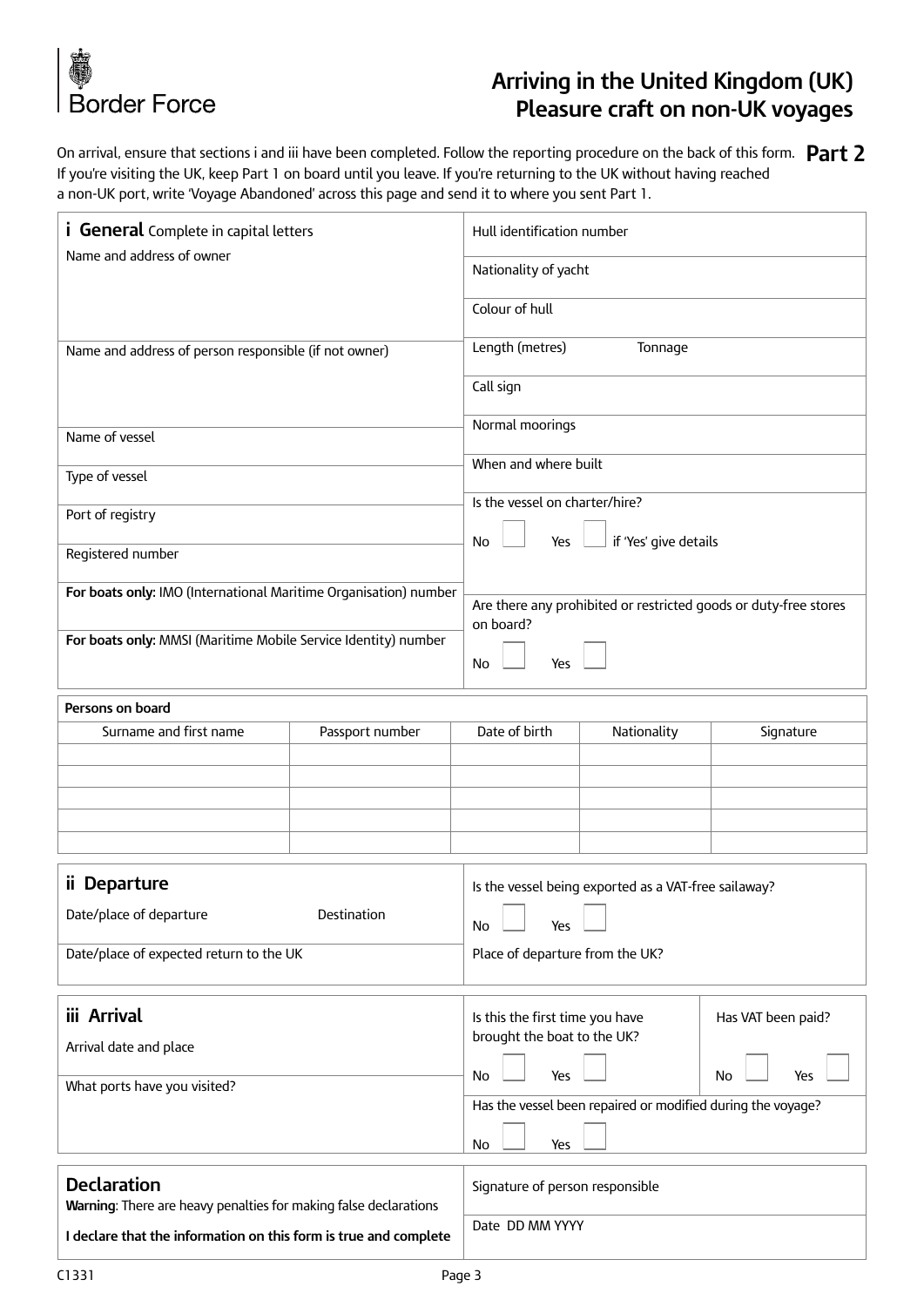## Reporting procedure

Fly the Q flag on entering UK territorial waters. Complete sections i and iii of Part 2 of this form. Phone the National Yachtline on 0300 123 2012 when you arrive. They will tell you what to do.

Tell the National Yachtline if:

- VAT has not been paid on the vessel
- you have any goods in excess of the travellers' allowance listed or you have on board goods which are to be treated as duty-free stores
- you have cash equivalent of £10,000 sterling or more to declare
- you have any prohibited or restricted goods, a list of the most common of these is shown below
- there is any notifiable illness on board
- there are any people on board who need immigration clearance
- any repairs or modifications, other than running repairs, which have been carried out since the vessel last left the UK

Do not take down the Q flag until Customs have given clearance.

### Allowances for passengers arriving in Northern Ireland from outside both the UK and the EU

#### **Alcohol**

1 litre of spirits or strong liqueurs (over 22% abv), **or** 2 litres of fortified wine (such as port or sherry), sparkling wine or any other alcoholic beverage of less than 22% abv. You may combine these allowances, provided that you do not exceed your total alcohol allowance. In addition you may also bring back: 16 litres of beer **and** 4 litres of still wine.

#### **Tobacco**

200 cigarettes, **or** 100 cigarillos, **or** 50 cigars, **or** 250g of tobacco **or** 200 sticks of tobacco for heating. You may combine these allowances, provided that you do not exceed your total tobacco allowance.

**Note:** You cannot combine your alcohol and tobacco allowances and if you're under 17 you cannot have the alcohol and tobacco allowances.

#### **Other goods (including gifts and souvenirs)**

The other goods allowance (for example, perfume and electrical goods) for passengers travelling by private plane or boat for pleasure purposes is £270.

There is no allowance against single items valued above £270, duty and/or tax will be due on the whole value.

Passengers cannot aggregate the 'other goods' allowance to bring in items valued above £270.

Passengers arriving in Northern Ireland from the EU will still be able to bring in unlimited tax and duty paid goods for personal use.

### Allowances for passengers arriving in GB from outside the UK

#### **Alcohol**

4 litres of spirits **or** 9 litres of sparkling wine, fortified wine or any other alcoholic beverage less than 22% ABV. You may combine these allowances, provided that you do not exceed your total alcohol allowance. In addition, you may also bring back: 42 litres of beer and 18 litres of still wine.

#### **Tobacco**

200 cigarettes, **or** 100 cigarillos, **or** 50 cigars, **or** 250g of tobacco, **or** 200 sticks of tobacco for heating. You may combine these allowances, provided that you do not exceed your total tobacco allowance.

**Note:** You cannot combine your alcohol and tobacco allowances and if you're under 17 you cannot have the alcohol and tobacco allowances.

#### **Any other goods**

The other goods allowance (for example, perfume and electrical goods) for passengers travelling by private plane or boat for pleasure purposes is £270. There is no allowance against single items valued above £270, duty and/or tax will be due on the whole value. Passengers cannot aggregate the 'other goods' allowance to bring in items valued above £270.